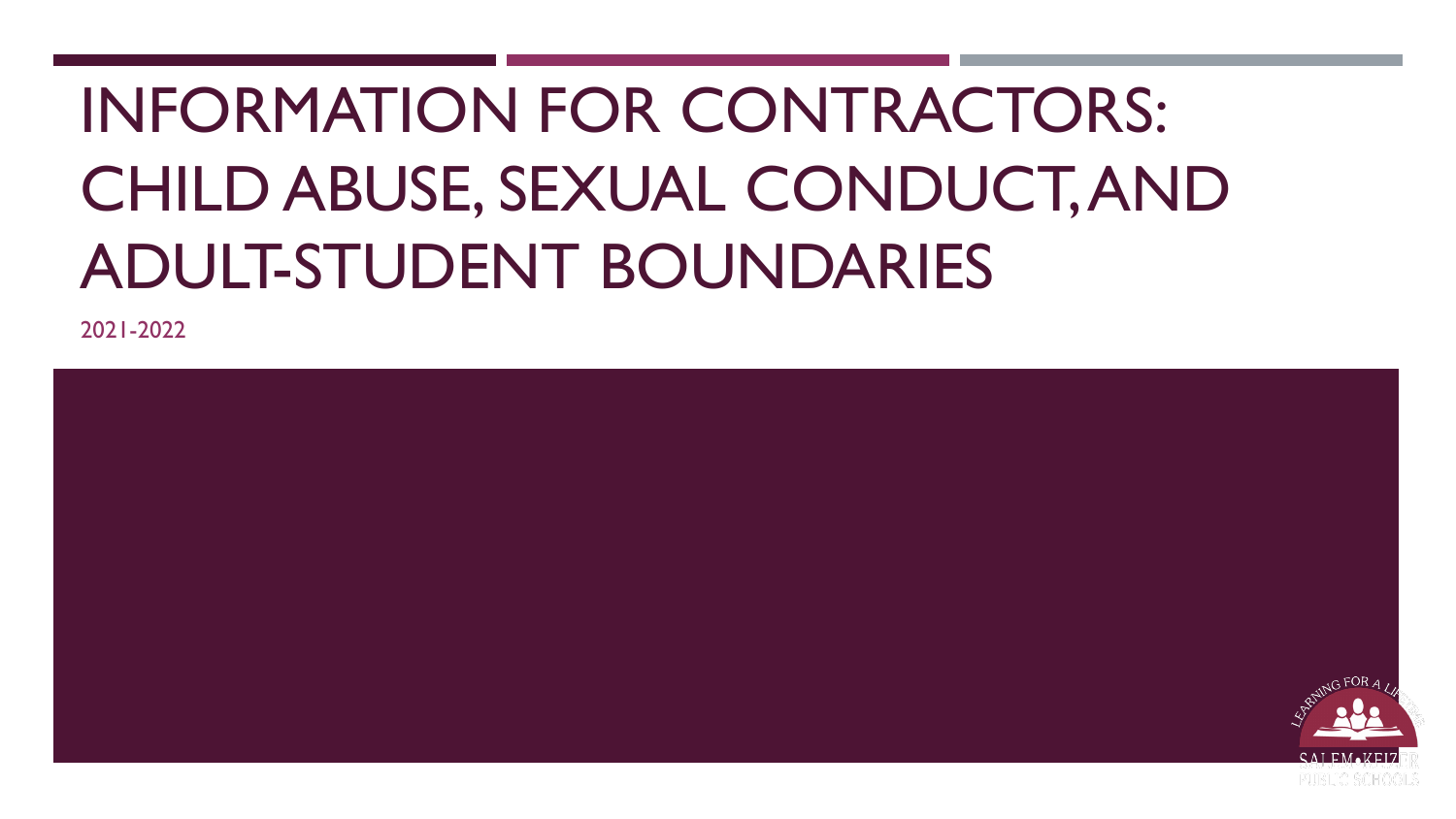### INTRODUCTION

- This presentation will provide you with valuable information about a variety of situations you might encounter while providing contracted services with the Salem-Keizer School District.
- **If you have any questions about the content of this presentation, please contact Debbie Joa,** Prevention and Protection Coordinator, at 503-399-3061.
- **T**opics:
	- Recognizing and Responding to Child Abuse and Neglect
	- **Preventing Sexual Conduct and Maintaining Appropriate Boundaries with Students**

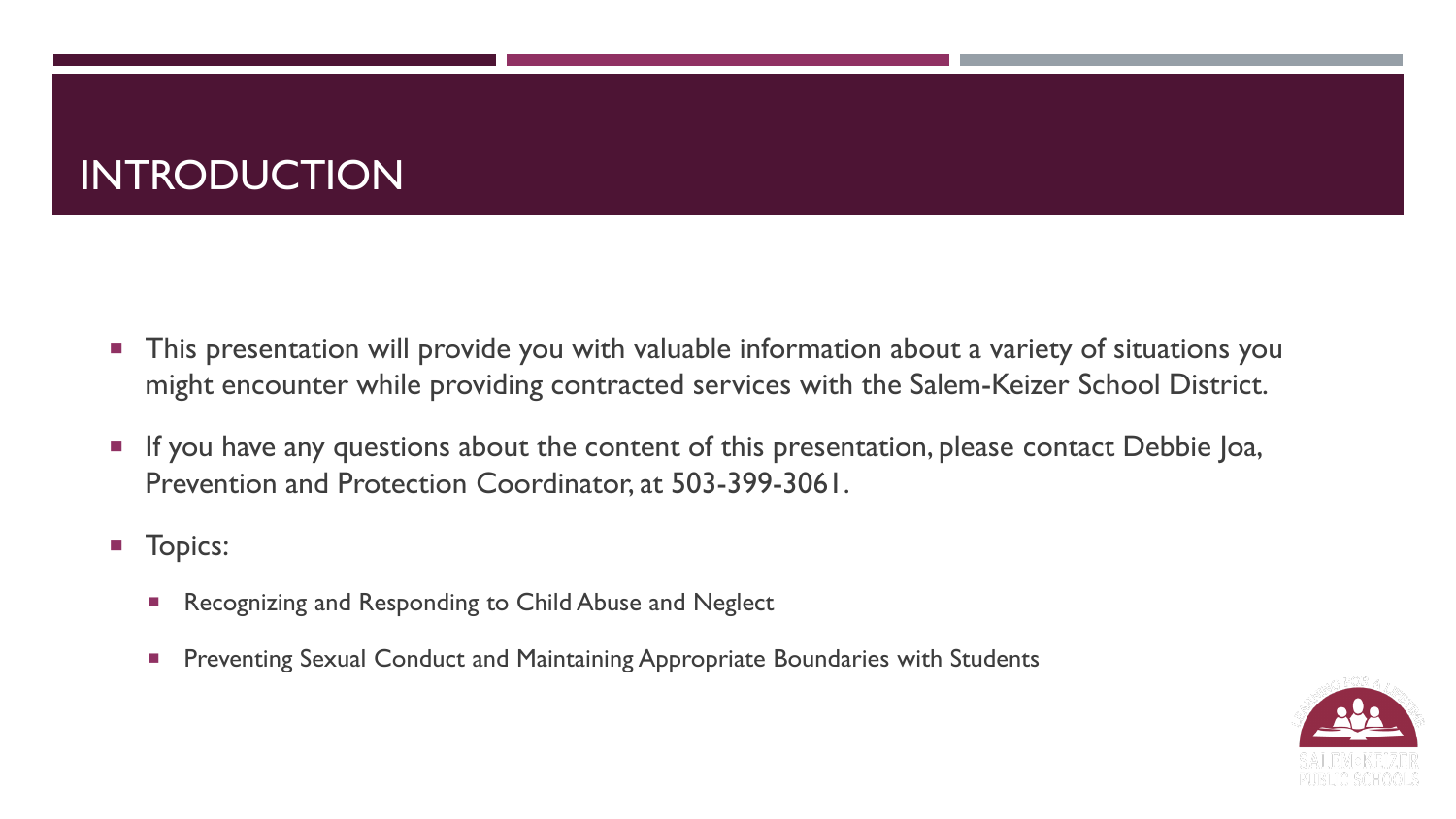

Recognizing and Responding to Suspected Child Abuse and Neglect

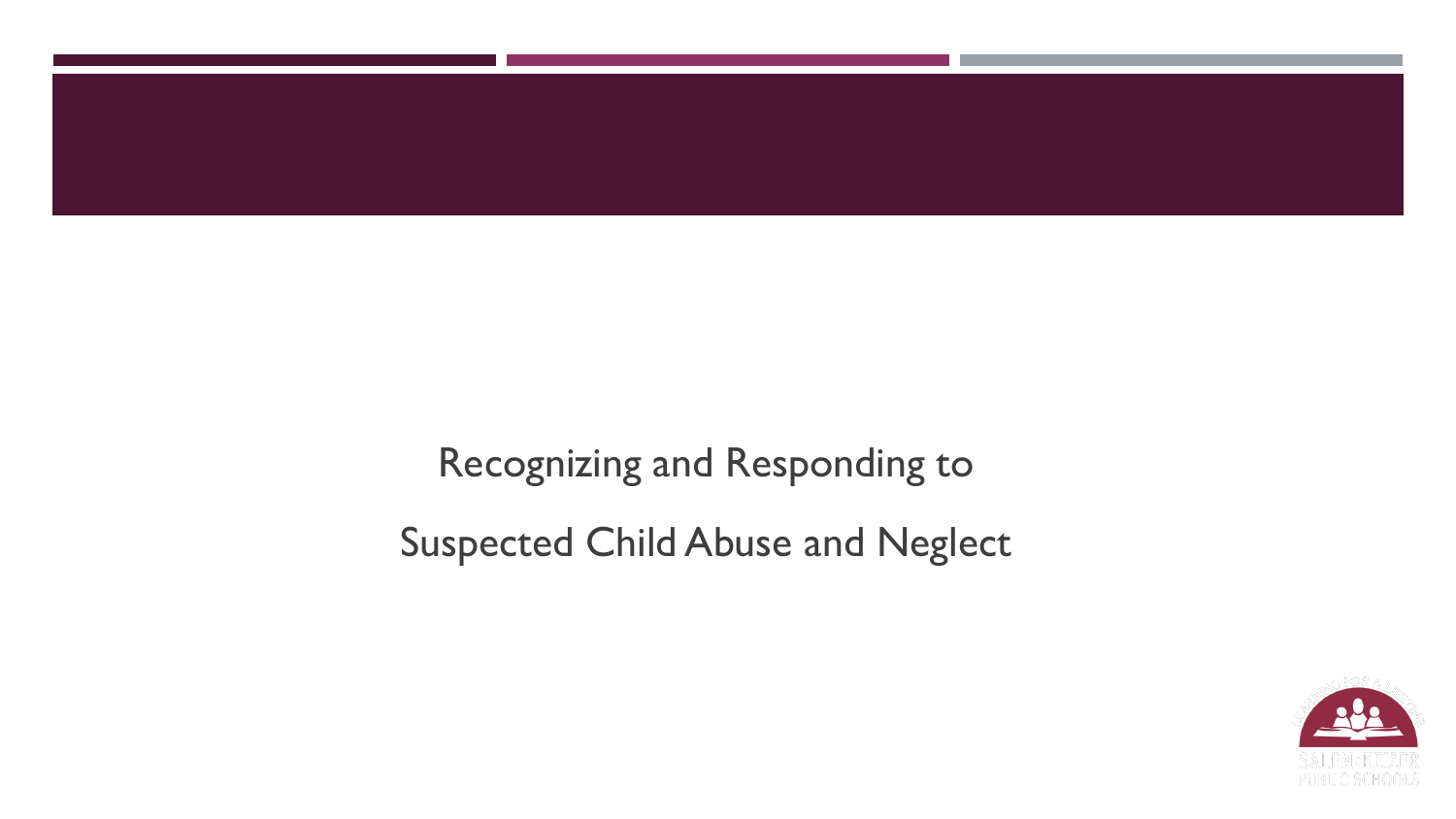Below you will find a link to a video created by the Oregon Department of Human Services (DHS). This video will provide you with valuable information on recognizing and responding to child abuse. Please watch the video in its entirety. If you experience any difficulties in accessing the video, please contact Debbie Joa, the District's Prevention and Protection Coordinator, at 503-399-3061 or [joa\\_debbie@salkeiz.k12.or.us.](mailto:joa_debbie@salkeiz.k12.or.us)

Link directly to the [video](https://www.oregon.gov/dhs/ABUSE/Documents/DHS%20Mandatory%20Reporting%20for%20Child%20Abuse.mp4).

Or, access the video through the [DHS website](https://www.oregon.gov/dhs/abuse/pages/mandatory_report.aspx).

## **Mandatory Reporting** of Child Abuse: An Oregon Training Video

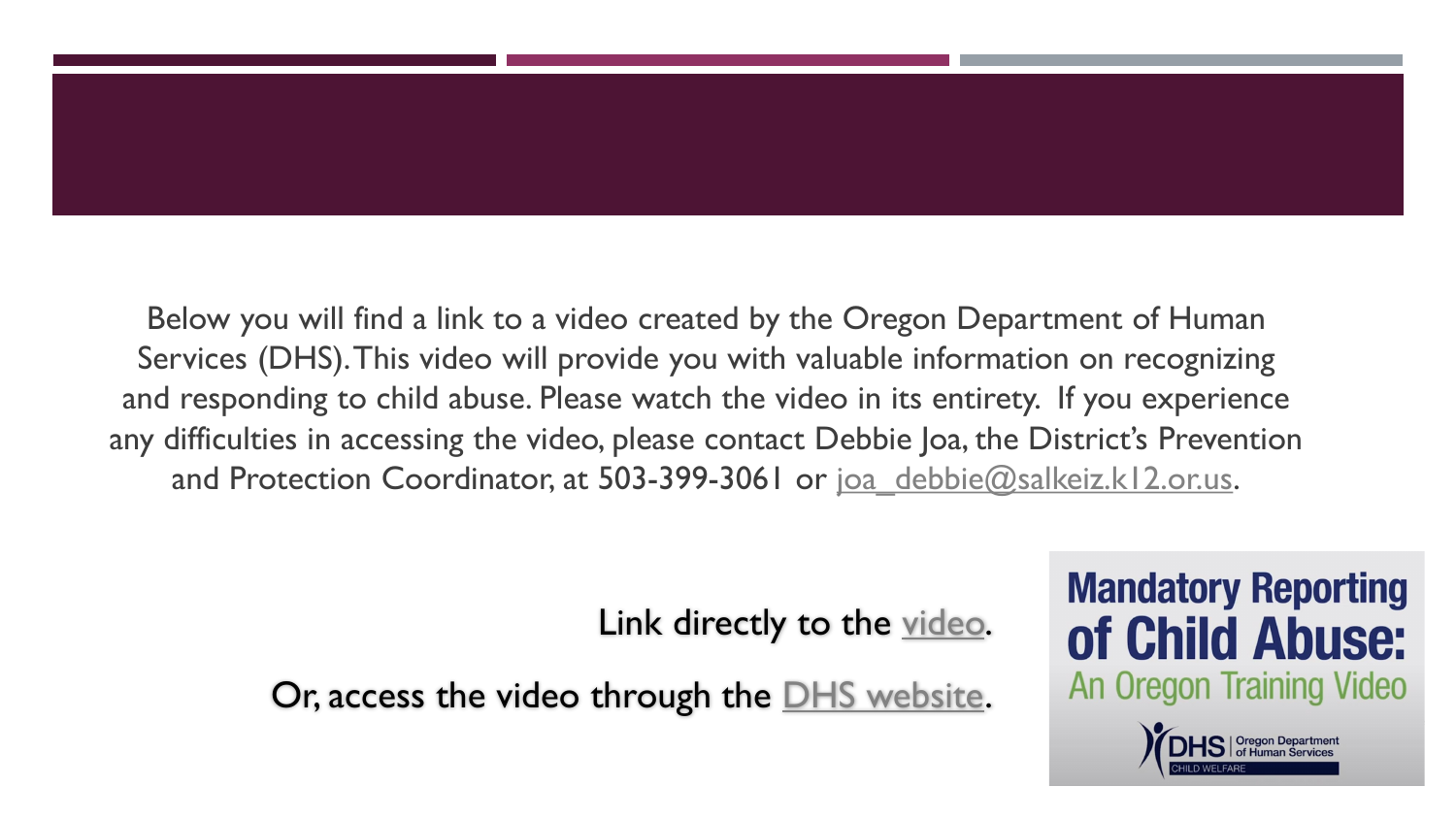### HOW DO I RECOGNIZE CHILD ABUSE?

The DHS video provided valuable information for recognizing child maltreatment, including the following:

- **Physical Abuse**
- **Sexual Abuse and Exploitation**
- **Neglect**
- **Mental Injury**
- **Threat of Harm**

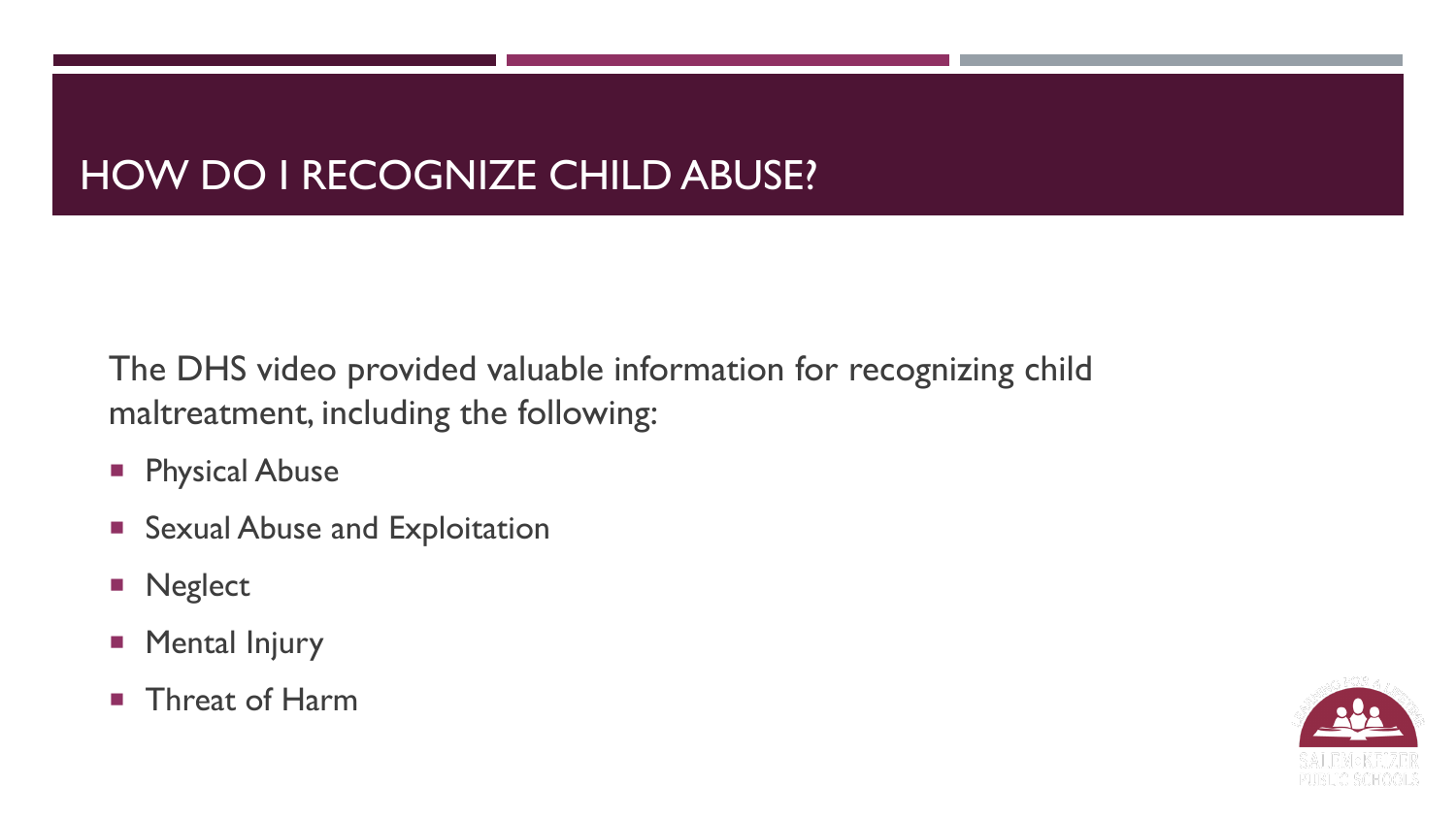### RECOGNIZING CHILD ABUSE

- Physical abuse is defined as any injury to a child that is not accidental. The injury may be observable, such as a bruise or broken bone. Or, the injury may be internal and not easily observed. It is important to report suspicious physical injuries or suspicious circumstances.
- Sexual abuse involves any sexual contact between an adult and a minor. The sexual contact could be physical or could involve exposing the child to pornography or sexual activity. It also includes sexual contact between minors if there is an imbalance in power or the contact is likely to be harmful to one or both of the minors. Sexual abuse is not limited to situations involving an adult and a child. "An adult could be charged with sexual abuse if the victim is over 18 years old but is incapable of consent due to being 'mentally defective, mentally incapacitated or physically helpless' [\(ORS 163.427\)](https://www.oregonlegislature.gov/bills_laws/ors/ors163.html)."

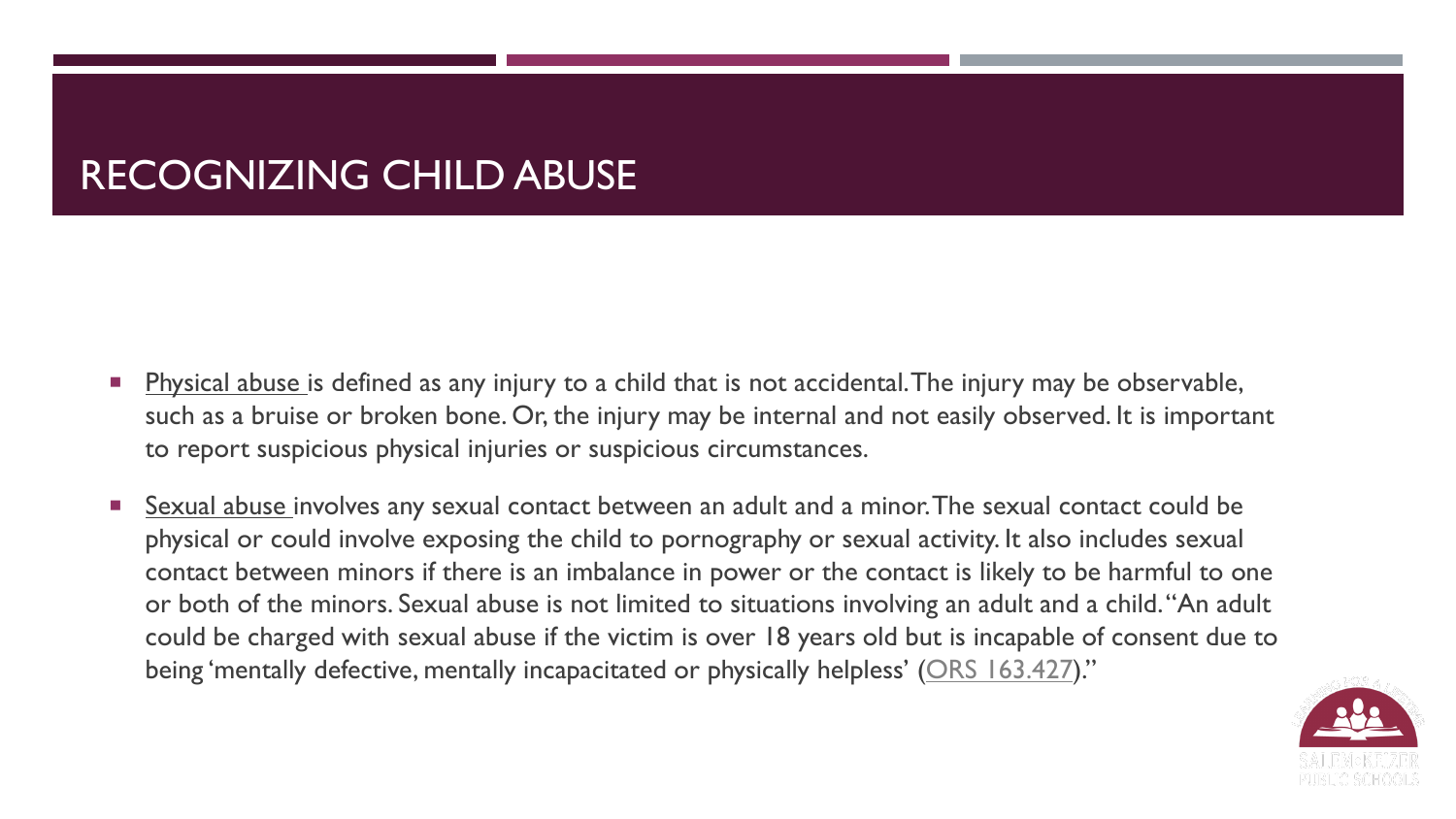### GROOMING AND SEXUAL ABUSE

- Sexual offenders often engage in a process called "grooming."
- Grooming is the process by which an offender attempts to emotionally engage and desensitize the victim.
- Grooming involves purposeful, calculated behavior to "set up" the child for abuse.
- It is important to remember that offenders not only manipulate children, they also manipulate and "groom" family members, friends, employees/volunteers in youth serving organizations, etc.



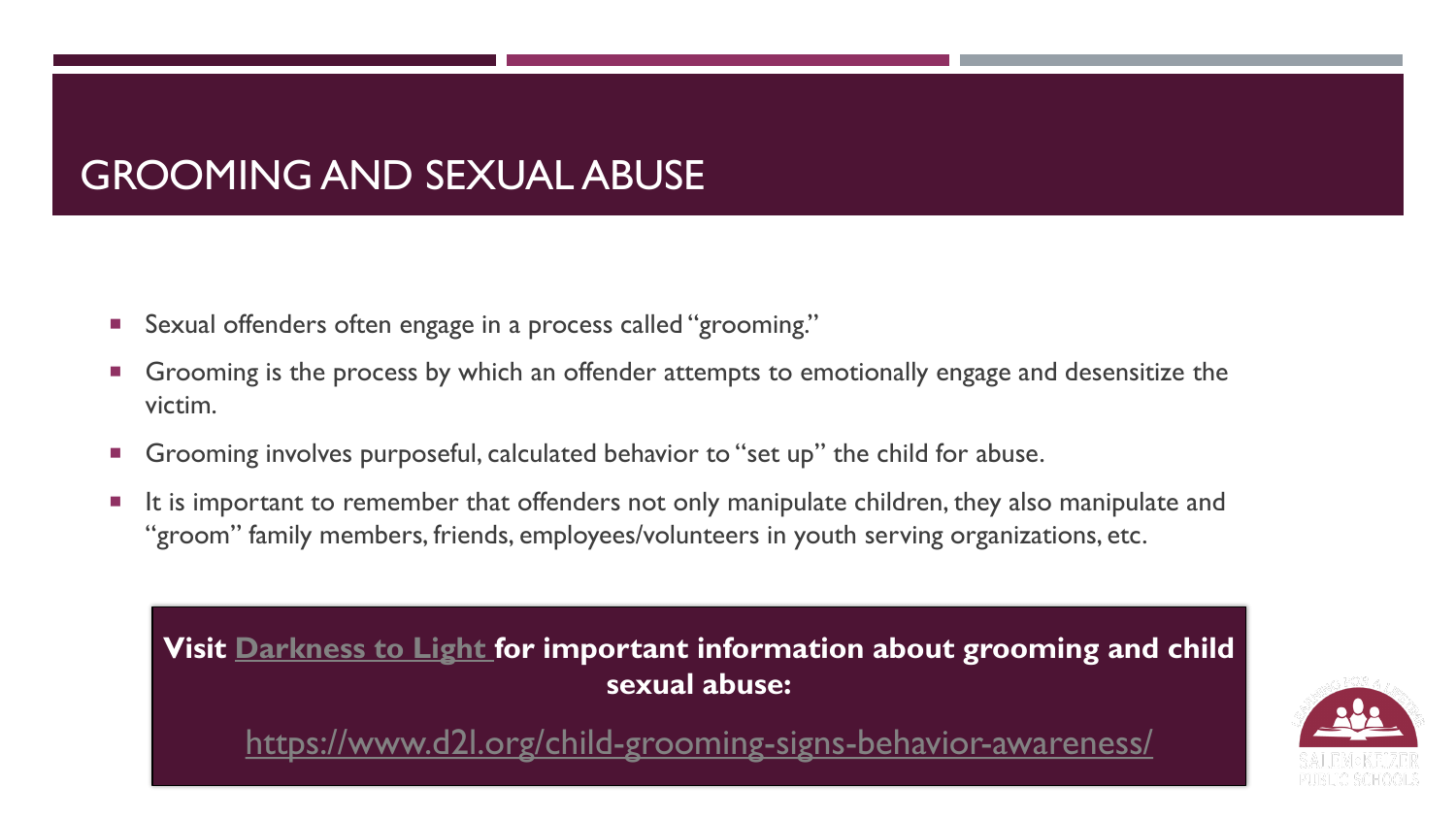

## RECOGNIZING CHILD ABUSE

- **Neglect could include failure to provide adequate food, clothing, shelter, supervision, or medical care, and** results in actual harm or is likely to harm a child. Chronic neglect is a persistent pattern of family functioning in which the parent or caregiver does not sustain or meet the basic needs of a child.
- Mental Injury: Cruel or unconscionable acts or statements made by the caregiver that have a direct effect on the child, or a caregiver's failure to provide nurturance, protection, or appropriate guidance.
- Threat of Harm: A caregiver who subjects a child to a substantial risk of harm to their health or welfare.

Child abuse is also defined in the Oregon Revised Statutes: **[Oregon Revised Statute 419B.005](https://www.oregonlegislature.gov/bills_laws/ors/ors419B.html)**

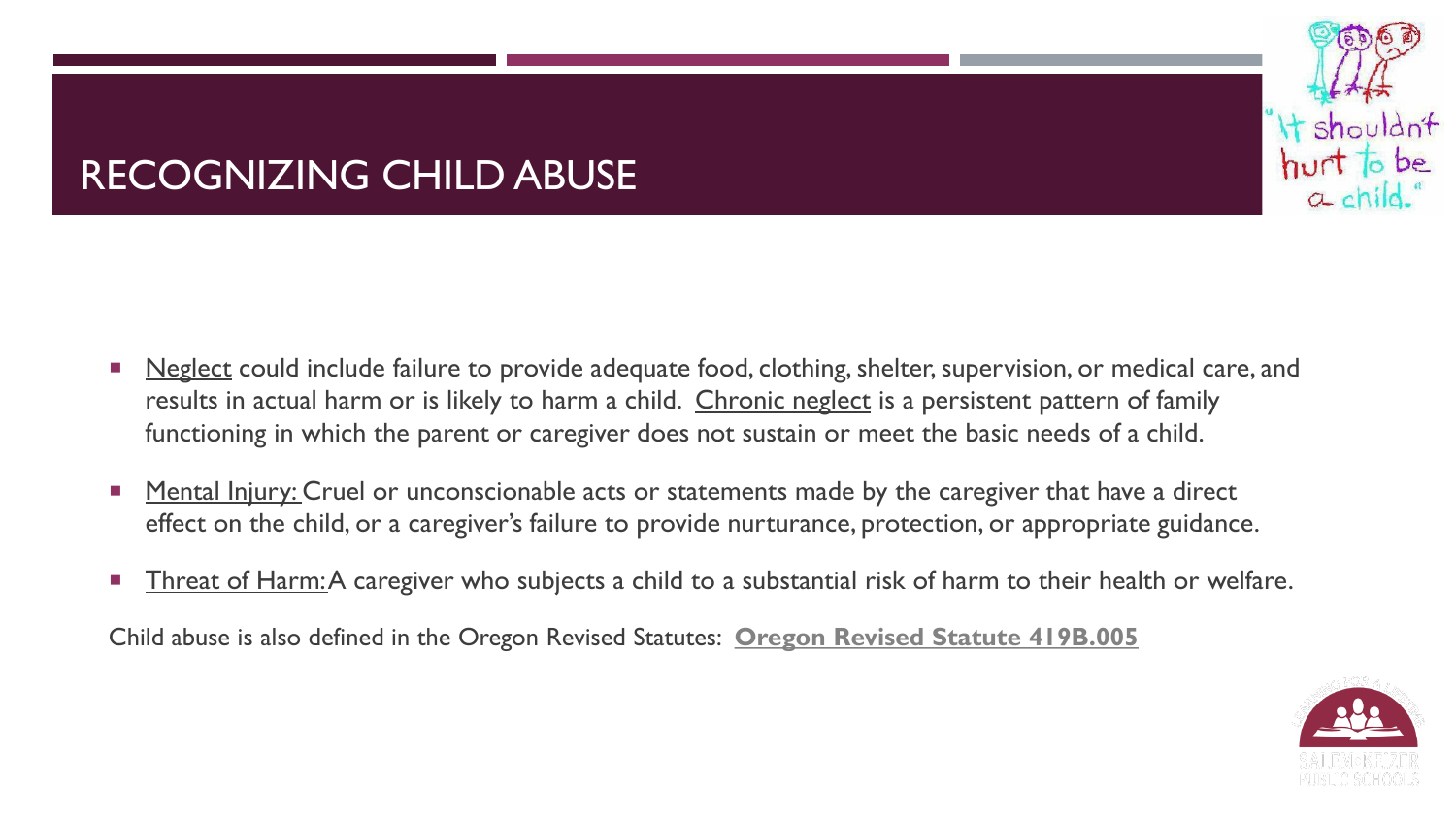# REPORTING CHILD ABUSE

- **If you become aware of possible child abuse or neglect** through your contracted services with the District, **immediately report your concerns to the school administrator, school counselor, teacher, or another school district employee**.
- Everyone, including District contractors, are encouraged to **report suspected child abuse** to the Oregon Department of Human Services/Child Welfare (**1-855-503- 7233**) or a law enforcement agency.
- Individuals in some professions, including all school district employees, are **mandated by law to report** suspected child abuse and neglect to DHS/Child Welfare or law enforcement.

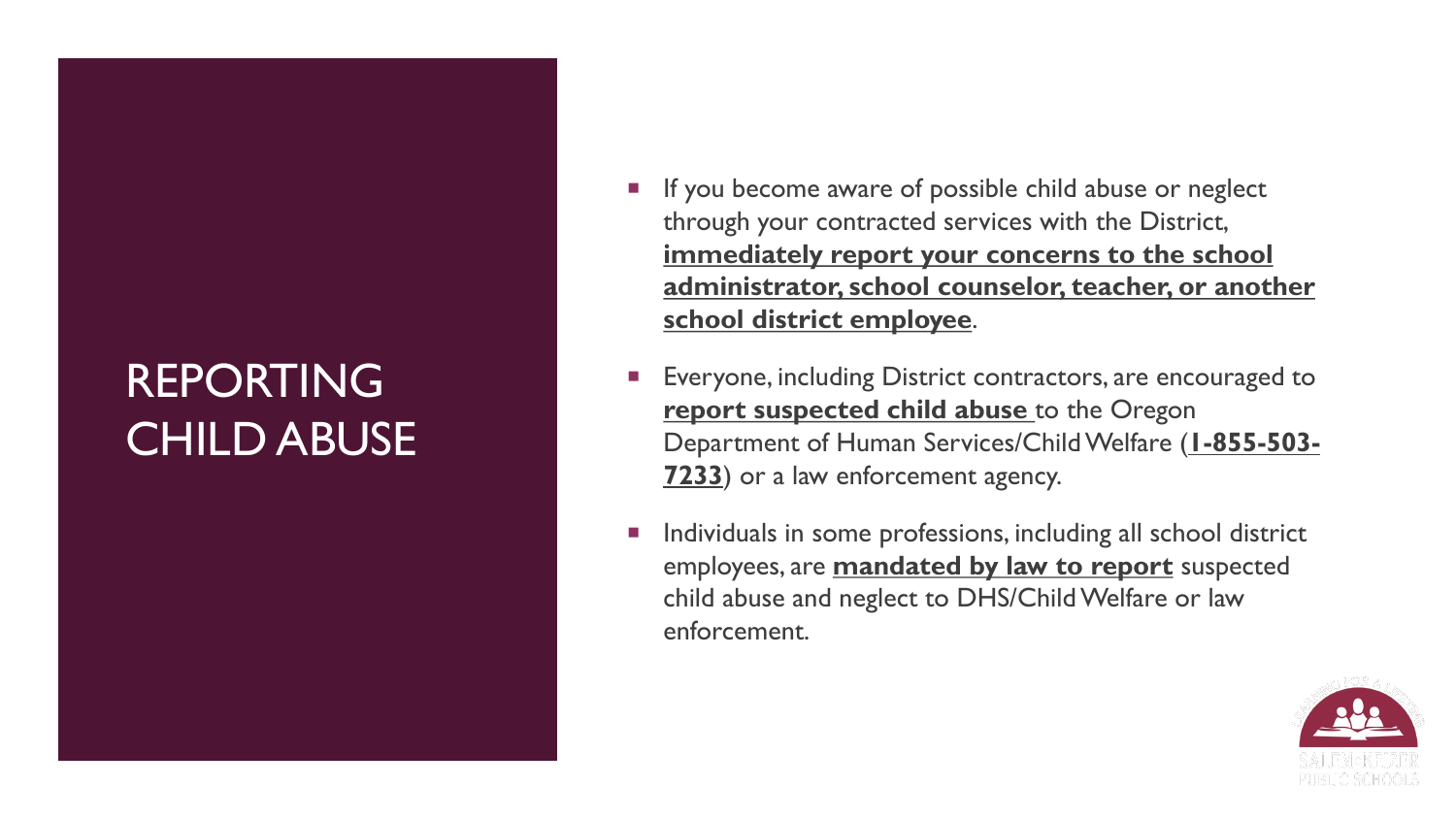### RESPONDING TO CHILD ABUSE

- If a child discloses abuse, it is important that you remain as calm as possible. A child may interpret a strong emotional reaction to mean they did something wrong and shouldn't talk about it. The child may recant (take back) their statements or not be willing to share the information with anyone else.
- Children and teens often believe the abuse was their fault. Statements such as "I believe you" and "It wasn't your fault" can be very powerful for the child to hear.
- It is important for contractors to keep child abuse information confidential and only share the information with ODHS, law enforcement and/or school employees who need to know.
- Remember, it is not your role to question the child or to investigate; report your suspicions to the proper authorities so they may begin an investigation.

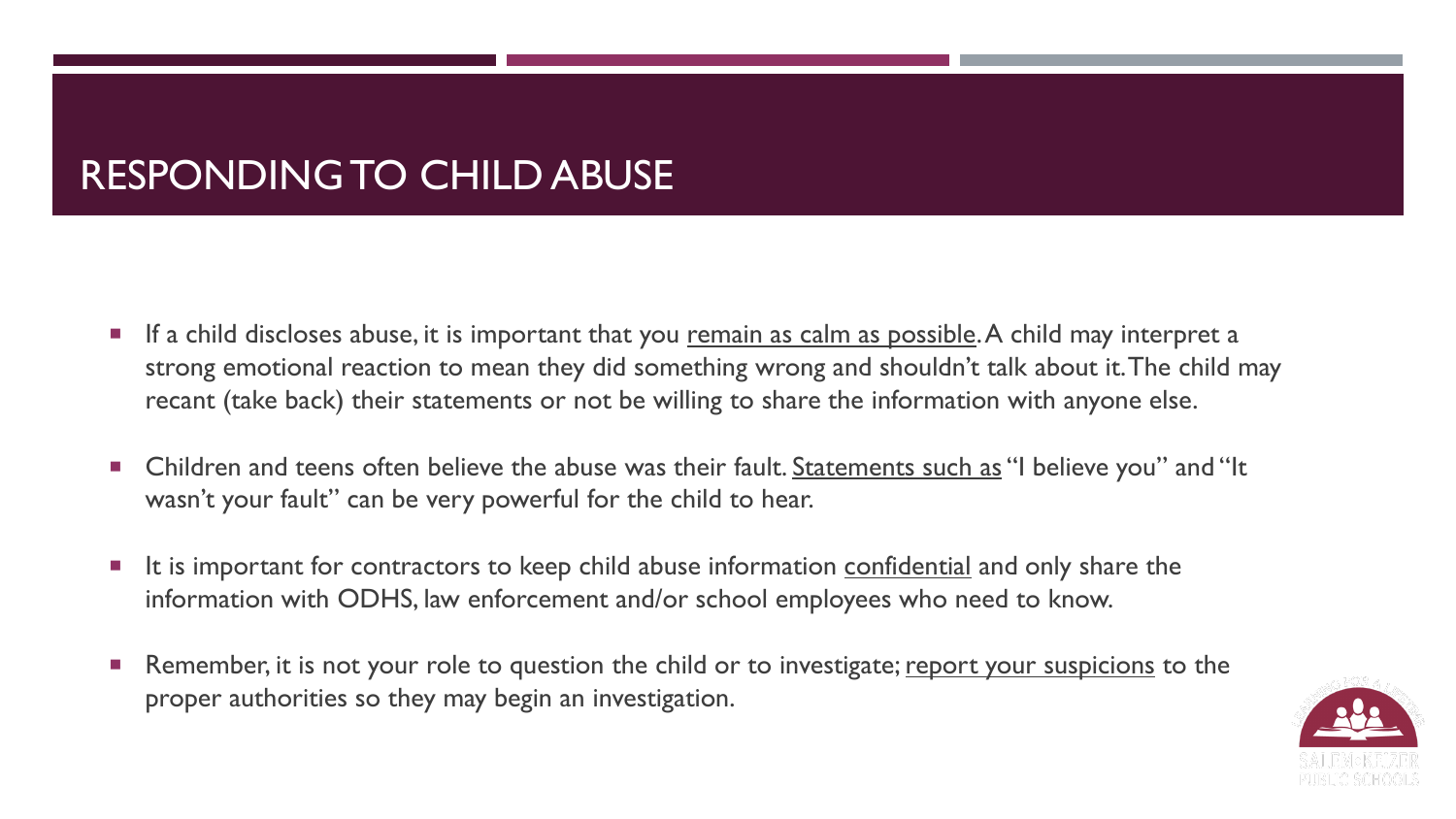### ADDITIONAL INFORMATION



**What You Can Do About Child Abuse** 

 $\gamma$ DHS | Oregon Department

For additional information on recognizing and reporting child abuse and neglect, see the Oregon Department of Human Services publication, "What you can do about child abuse": [https://sharedsystems.dhsoha.state.or.us/DHSForms/Served/d](https://sharedsystems.dhsoha.state.or.us/DHSForms/Served/de9061.pdf) e9061.pdf

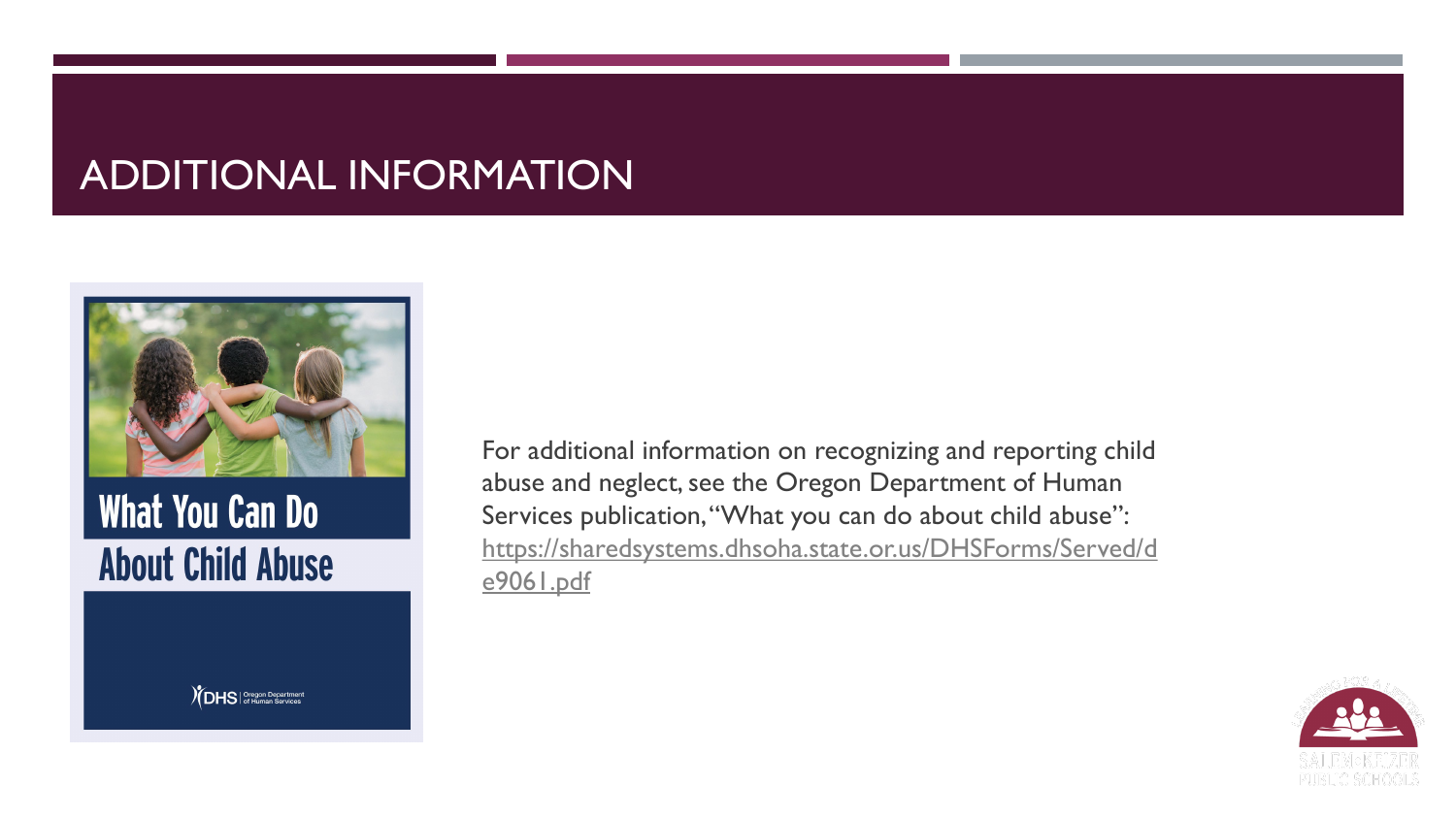

### Preventing Sexual Conduct and Maintaining Appropriate Adult-Student Boundaries

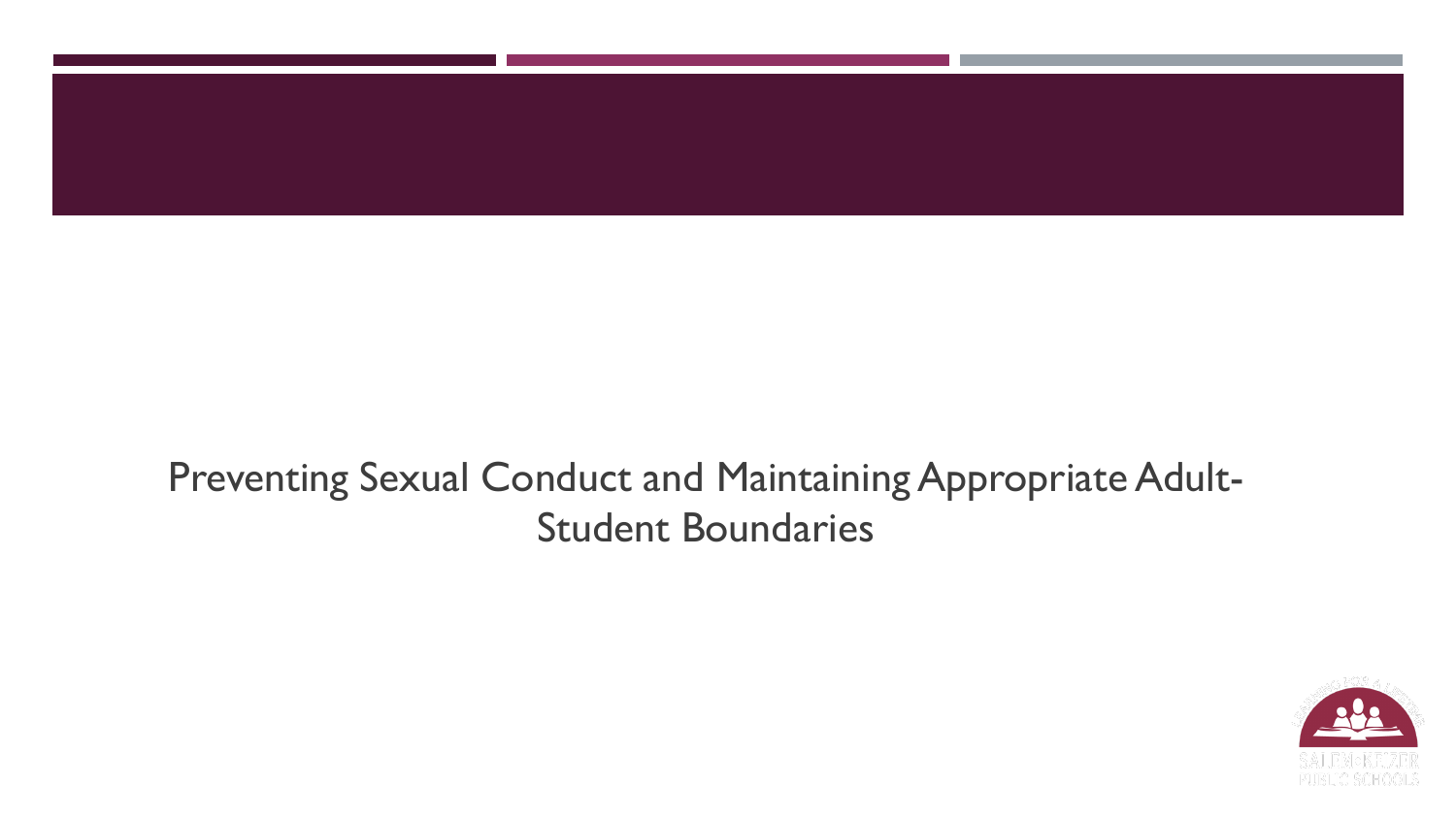### CONTRACTOR EXPECTATIONS

- **Positive and supportive relationships between school district contractors and students are crucial. It is** the responsibility of the contractor to ensure that the nature of the relationship remains focused on the well-being of the student and the student's educational needs.
- **Number 1** While the intent of a contractor's actions is important, it is also important that contractors avoid the appearance of impropriety. Each situation and each child is unique so please contact the school administrator/department supervisor, school counselor, or classroom teacher if you have questions or concerns. In addition, you may contact Debbie Joa, Prevention and Protection Coordinator for the Salem-Keizer School District, at 503-399-3061.

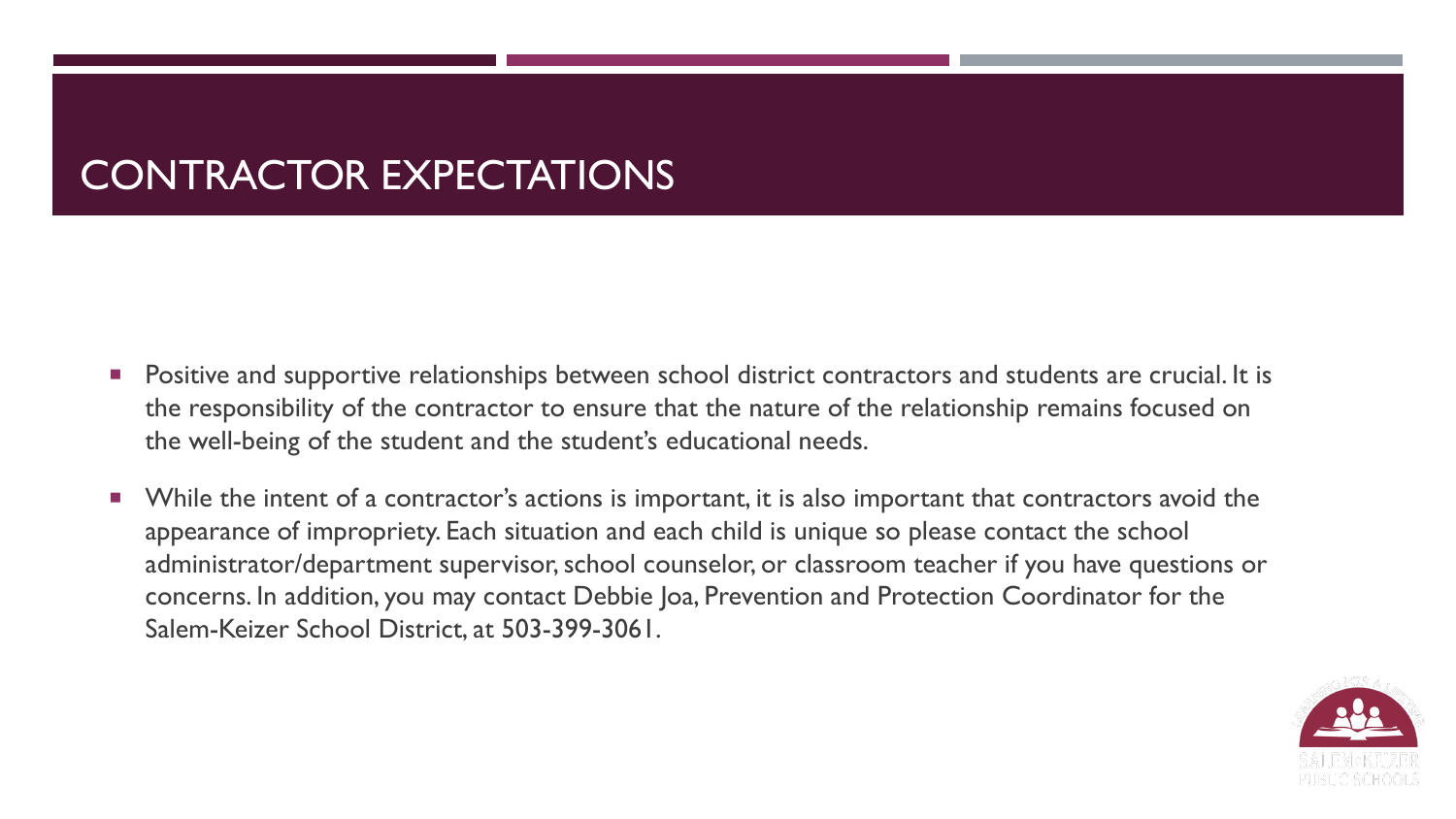# ADULT-CHILD BOUNDARIES

- Appropriate Interactions create a safe environment for students to learn, grow, seek help in problem solving and conflicts, and develop social skills.
- Inappropriate Interactions cross the boundaries separating student from adult needs and create relationships that become peer-to-peer rather than adult-to-child.
- The following slide will provide you with examples of interactions between an employee, contractor or volunteer and a student that would not be appropriate.

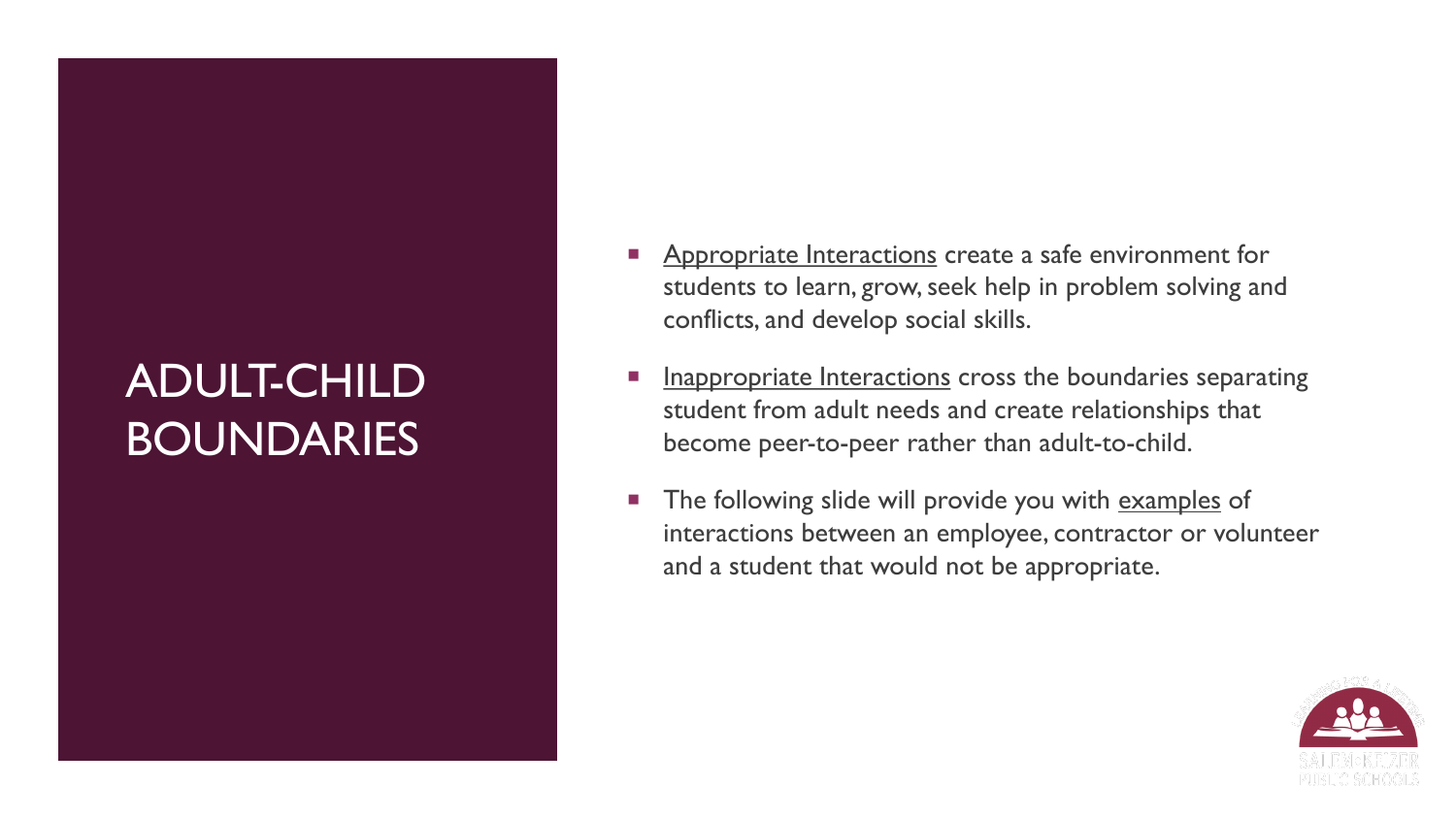### INAPPROPRIATE BOUNDARIES

- Examples of "red flag" behaviors:
	- **Contractors giving gifts to students.**
	- Contractors driving students in personal vehicles without prior permission from the school administrator and without following District policy.
	- Contractors meeting with students off campus without a legitimate educational purpose and without prior permission from the school administrator.
	- **EXTERN** Contractors communicating with students on personal social networking sites (with the exception of the contractor's family members).
	- Contractors communicating with students via email, telephone or texting when there is not a legitimate educational purpose and without prior permission from the school administrator.
	- **Contractors asking students to give them hugs or volunteers giving students frontal hugs.**
	- Contractors tickling students, giving shoulder massages, or allowing lap sitting.

It is never appropriate for a school district employee, contractor or volunteer to date a student. Report concerns to the school administrator.

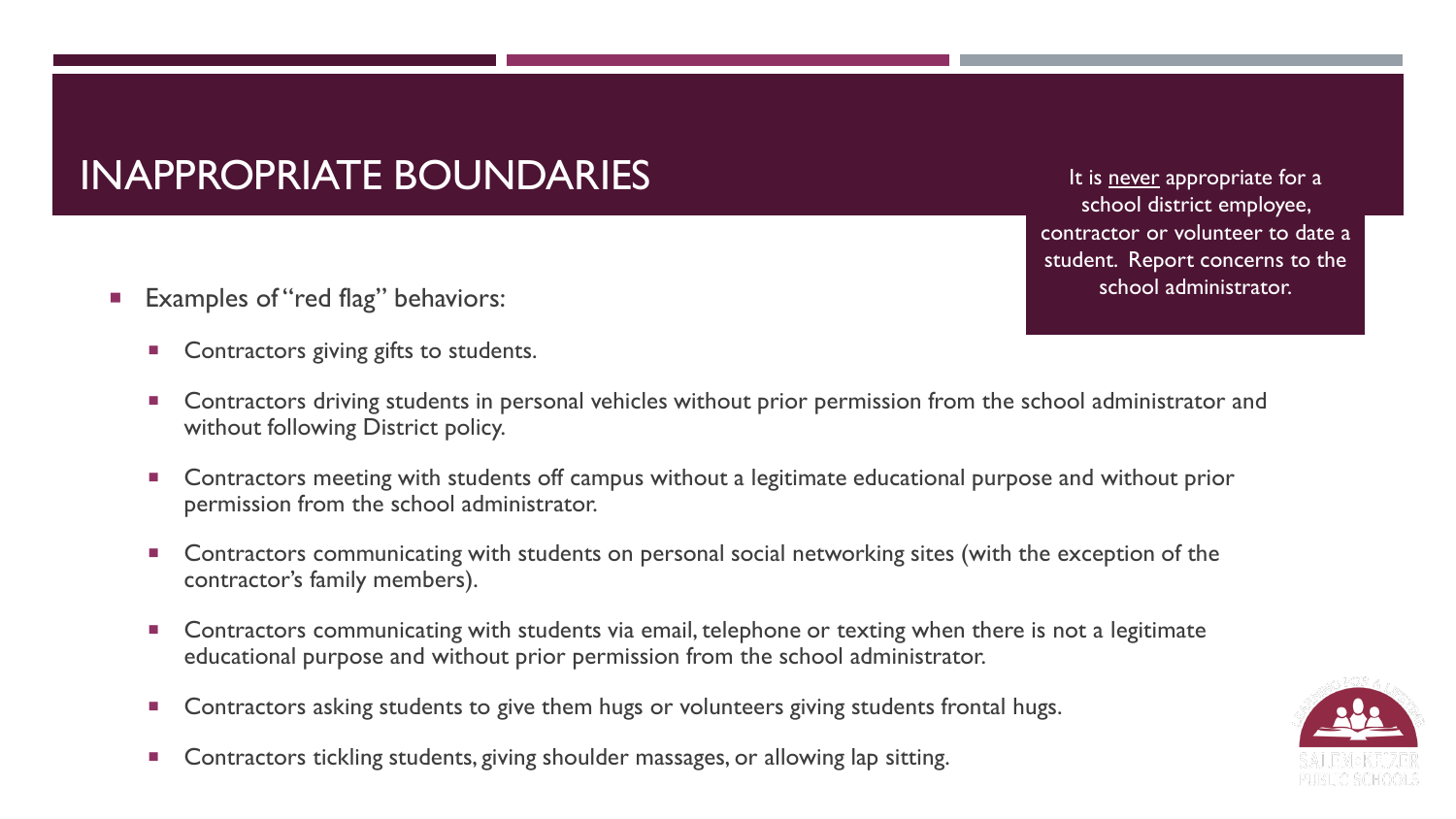### EXERCISING CAUTION REGARDING ONE-TO-ONE CONTACT WITH STUDENTS

- Whenever possible, employees, contractors, and volunteers are expected to meet with students in public areas of the school or meet with students when others are present. This is good practice for everyone involved.
- This extends into the virtual world. It is important for employees, contractors and volunteers to ensure that interactions with students in the virtual environment are as transparent as possible.
- Depending on their position, an employee or contractor may occasionally need to discuss sensitive information with a student that would not be appropriate for others to hear. Contractors should give careful consideration to the physical and/or virtual environment and be as transparent as possible. Situations involving one contractor and one student must be observable and interruptible.



**CAUT**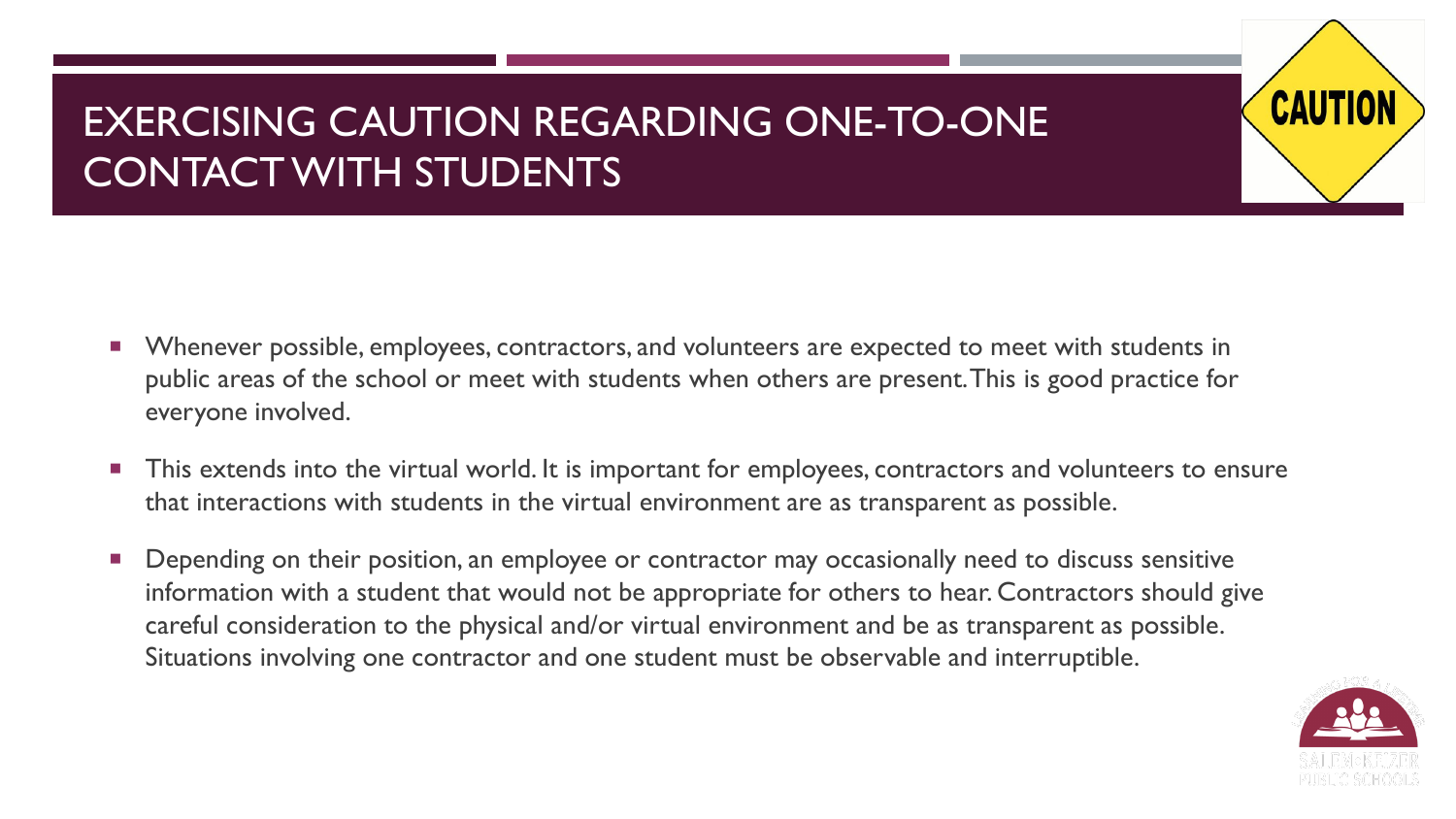## EMPLOYEE AND CONTRACTOR'S EMOTIONAL NEEDS

 $T_{\rm max}$   $\sim$   $T_{\rm max}$   $\sim$   $T_{\rm max}$ emotional needs and how those needs could impact their int[eract](https://commons.wikimedia.org/wiki/File:Lightning_storm_over_the_Caribbean.jpg)i[ons w](https://creativecommons.org/licenses/by-sa/3.0/)ith It is important that employees and contractors are cognizant of their own students.

**It would not be appropriate for an employee or contractor to confide in a student about the employee's relationship problems or rely on the student for emotional support.**

**Be vigilant about your relationships and interactions with students. Employees or contractors who begin "blurring the line" are at risk for continuing on a path of unethical, if not illegal, conduct.**



[Additional information](https://www.pspc.education.pa.gov/Promoting-Ethical-Practices-Resources/Ethics-Toolkit/Unit3/Pages/The-Teacher---Student-Relationship.aspx) is available from the

Pennsylvania Professional Standards and Practices Commission.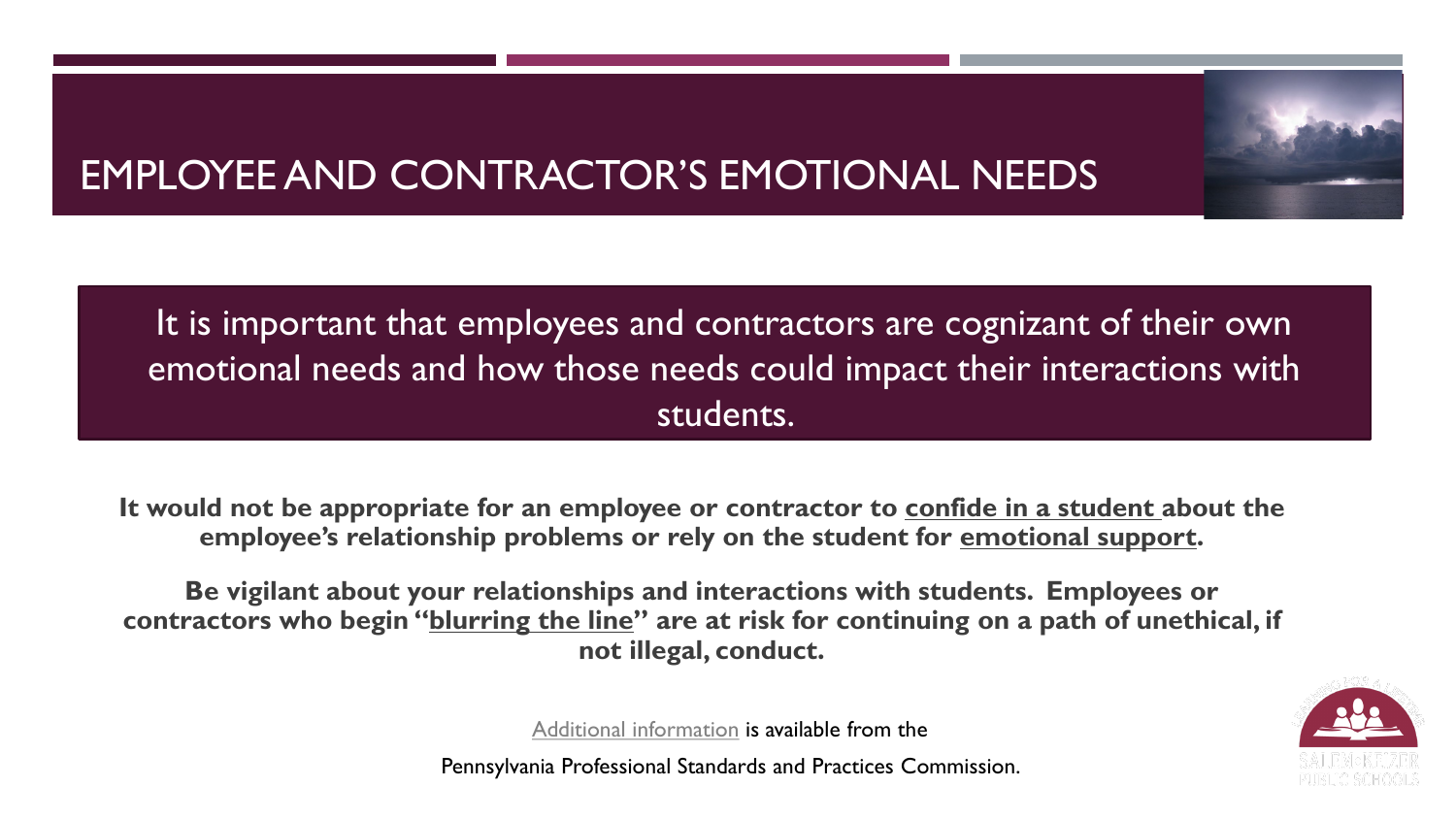- In order to help ensure the safety and wellbeing of students, the Oregon Legislature recently passed legislation [\(Senate Bill 155\)](https://olis.oregonlegislature.gov/liz/2019R1/Downloads/MeasureDocument/SB155/Enrolled) that required school districts to enact specific policies and rules for the prevention and investigation of suspected child abuse and sexual conduct by school district employees, contractors, agents, volunteers, and students.
- In accordance with Salem-Keizer School District Policy (PAP-A001 "Child Abuse and Sexual Conduct"), child abuse and sexual conduct of students by District employees, contractors, agents, or volunteers and child abuse by students is not tolerated. All reports will be investigated.

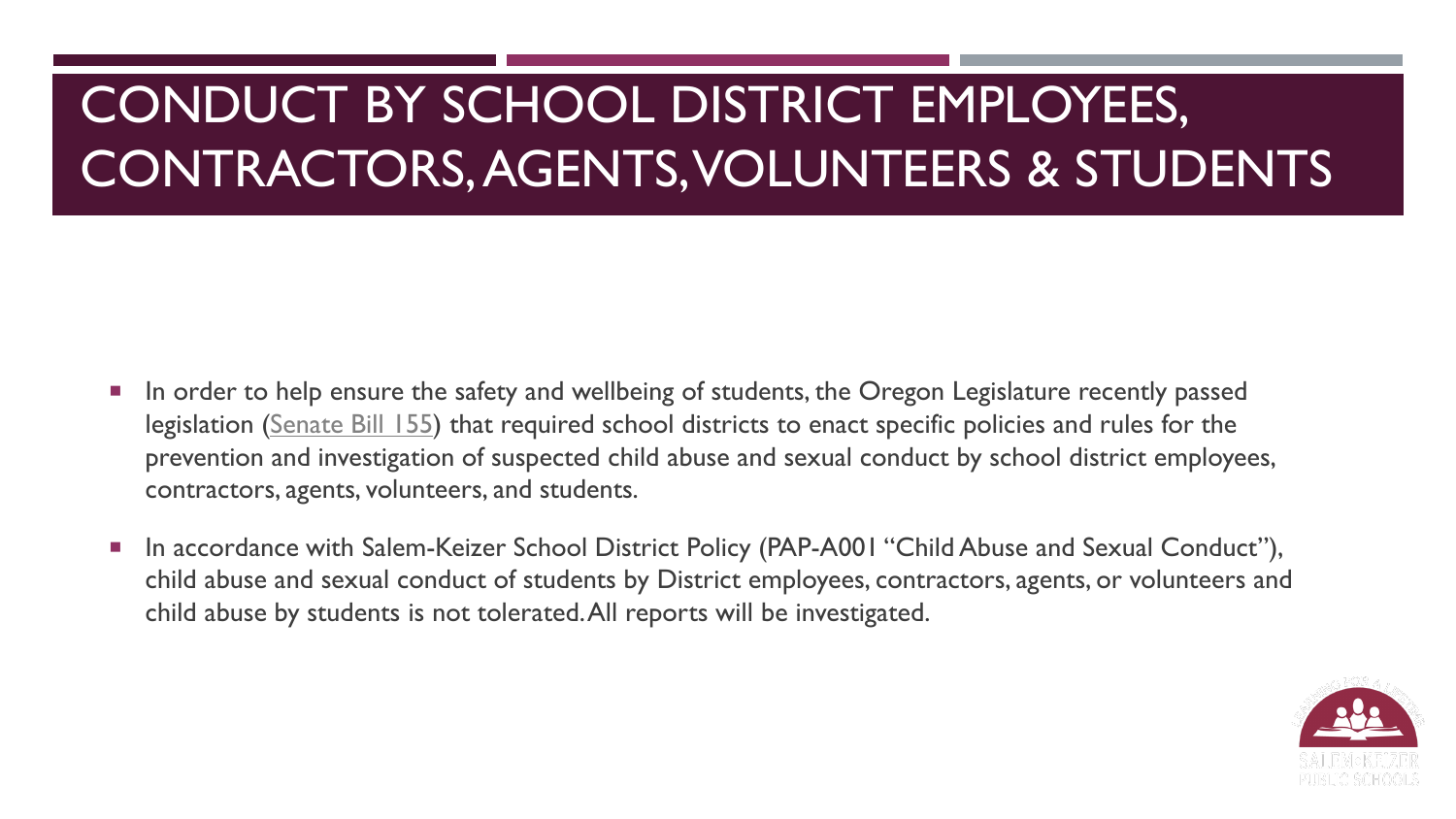### **Sexual Conduct** is defined by the Oregon legislature as:

- Any verbal or physical conduct or verbal, written, or electronic communications by a school district employee, a contractor, an agent, or a volunteer that involve a student and that are:
	- **E** sexual advances or requests for sexual favors directed toward the student or;
	- **T** of a sexual nature that are directed toward the student or that have the effect of unreasonably interfering with the student's educational performance, or of creating an intimidating or hostile educational environment

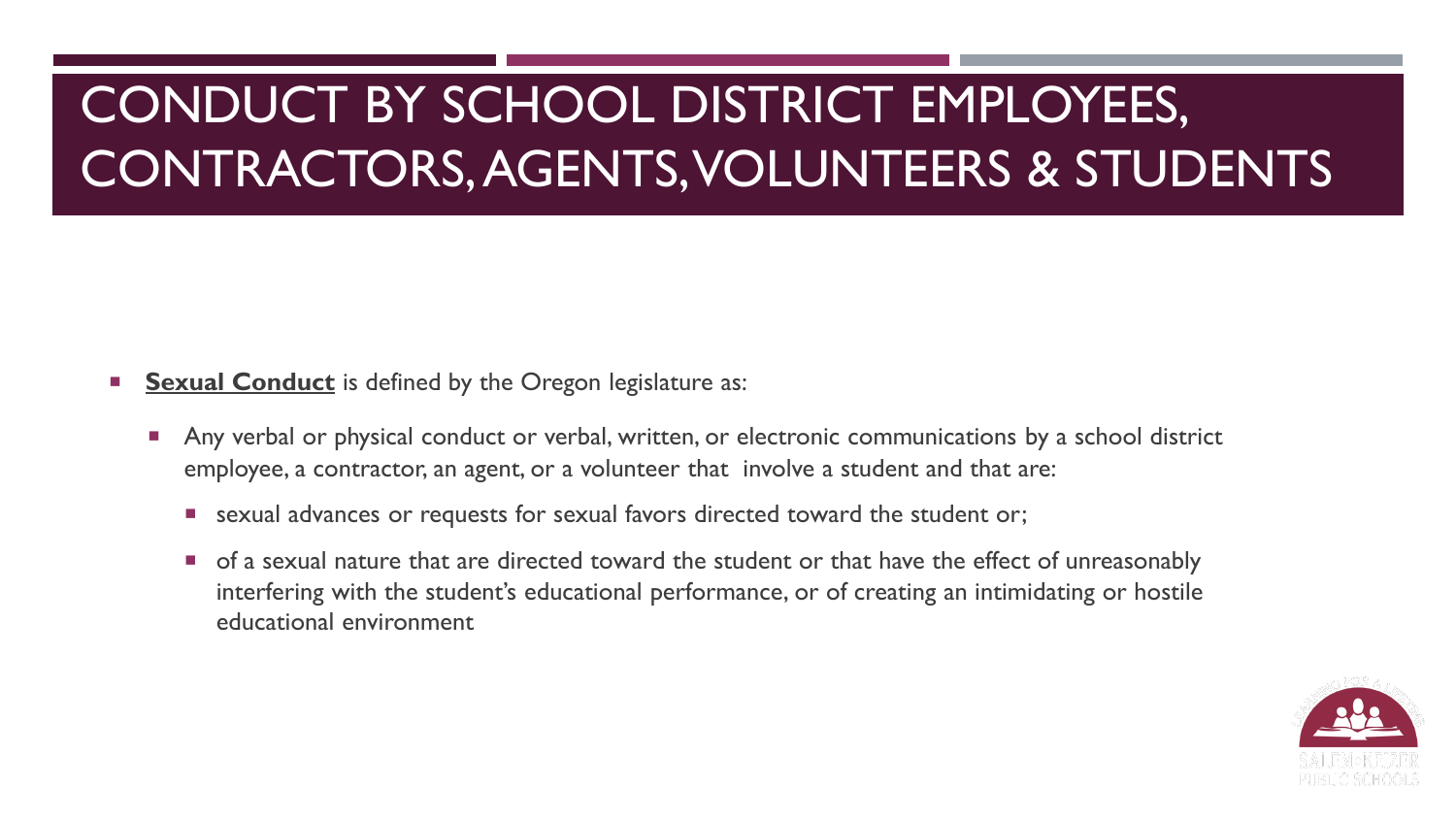- Sexual conduct does not include:
	- **Touching or other physical contact that is necessitated by the nature of the school district employee's job duties or** by the services required to be provided by the contractor, agent or volunteer and for which there is no sexual intent; or
	- Verbal, written or electronic communications that are provided as part of the education program that meets state educational standards or District policy..
- The definition of sexual conduct does not apply to conduct or communications by current K-12 students who work, contract or volunteer for the Salem-Keizer School District and are in a consensual relationship with another K-12 student as long as the conduct does not create an intimidating or hostile education environment, and is not prohibited by law, District policies, or any applicable employment agreements.

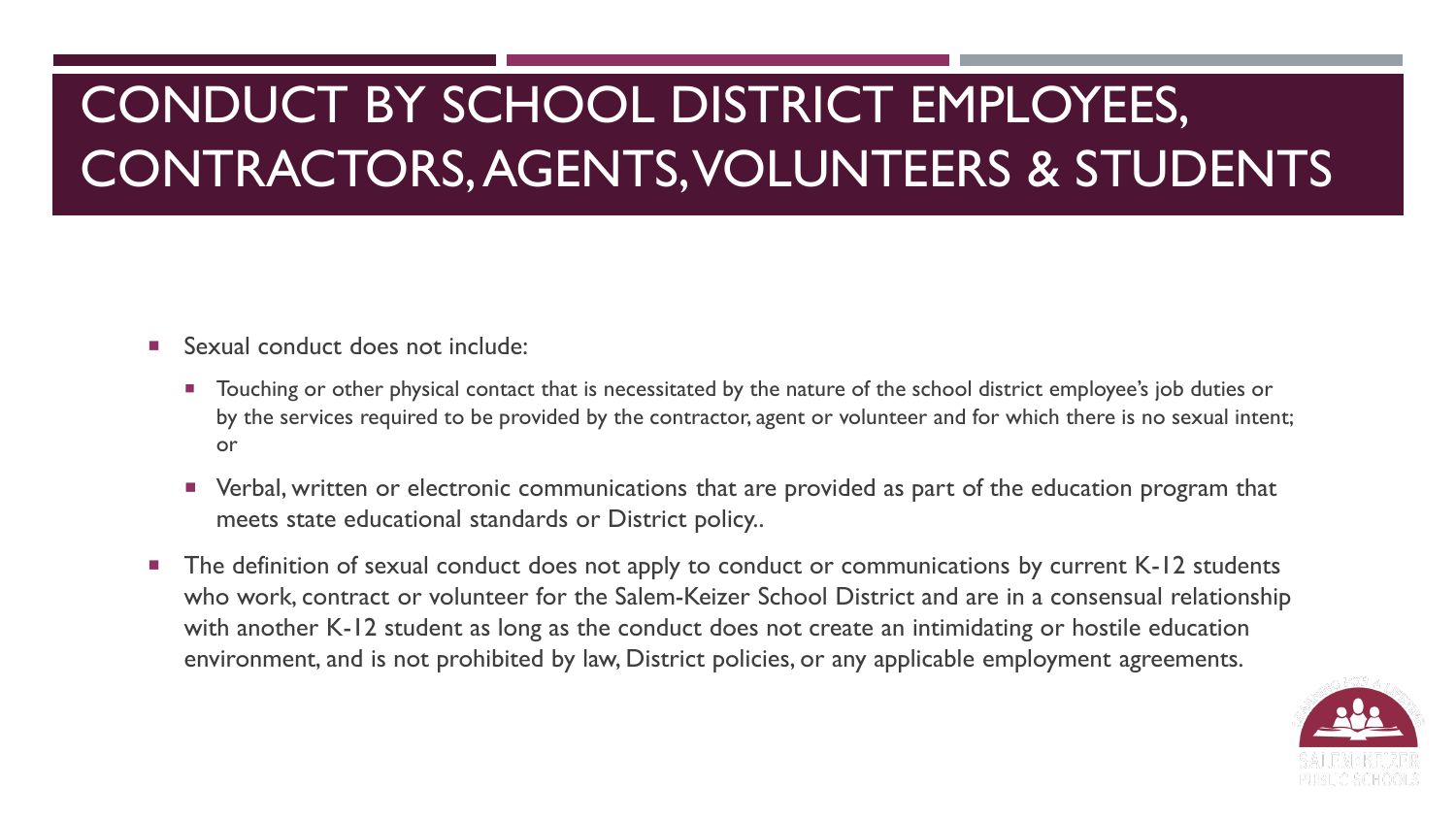- **Student** is defined as any person who is:
	- **If**  $\blacksquare$  In any grade from prekindergarten through grade 12; or
	- Twenty-one years of age or younger and receiving educational or related services from an education provider that is not a post-secondary institution of education; or
	- **No was previously known as a student by the person engaging in sexual conduct and who left** school or graduated from high school within 90 days prior to the sexual conduct.

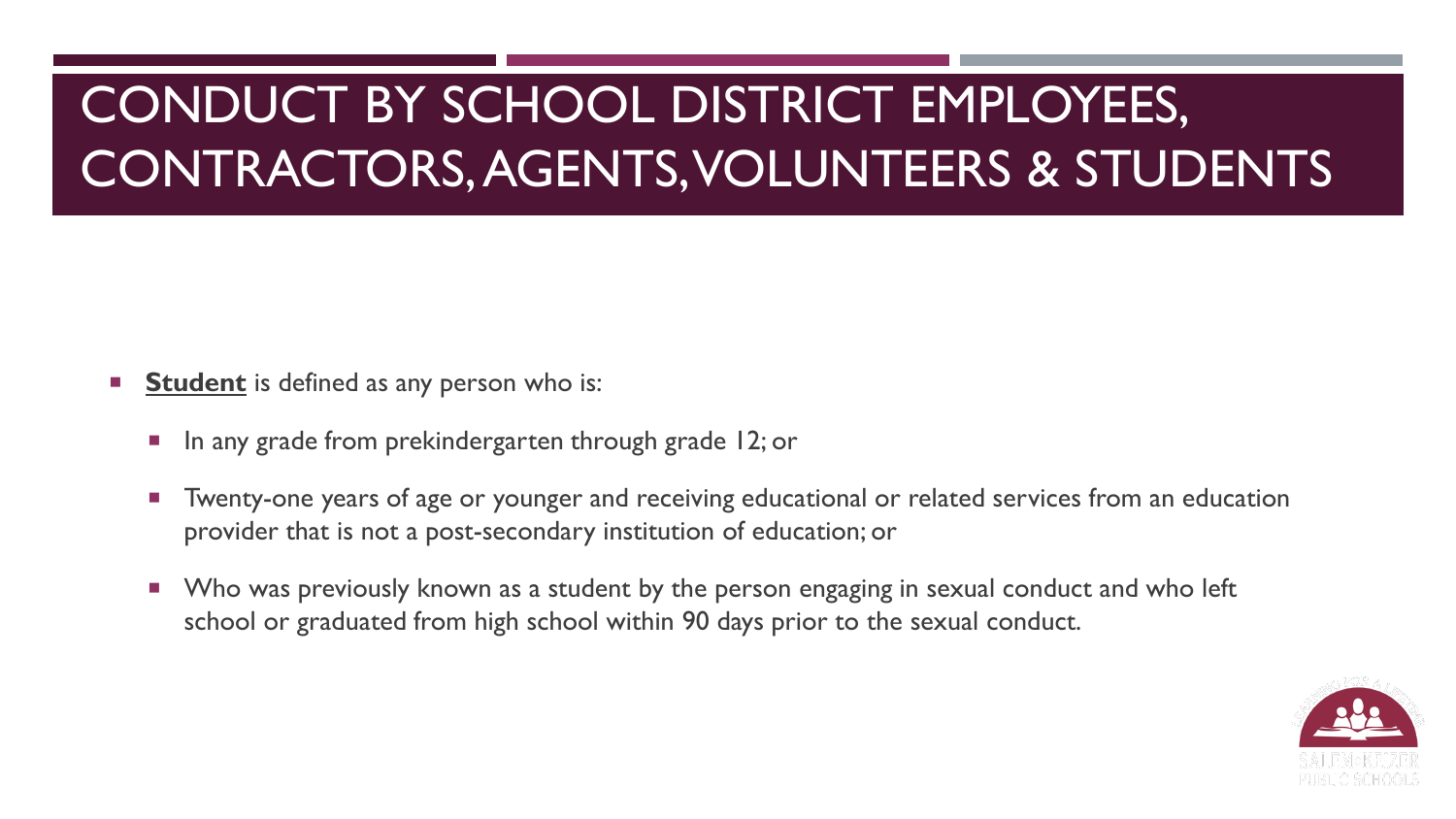### REPORTING CONCERNS

- It is important that everyone take an active role in helping to ensure a safe and healthy environment for students.
- Be observant. If you **observe or hear about questionable behavior** between an adult and child, **immediately notify** the principal or assistant principal, or contact Debbie Joa, the District's Prevention and Protection Coordinator, at 503-399-3061.

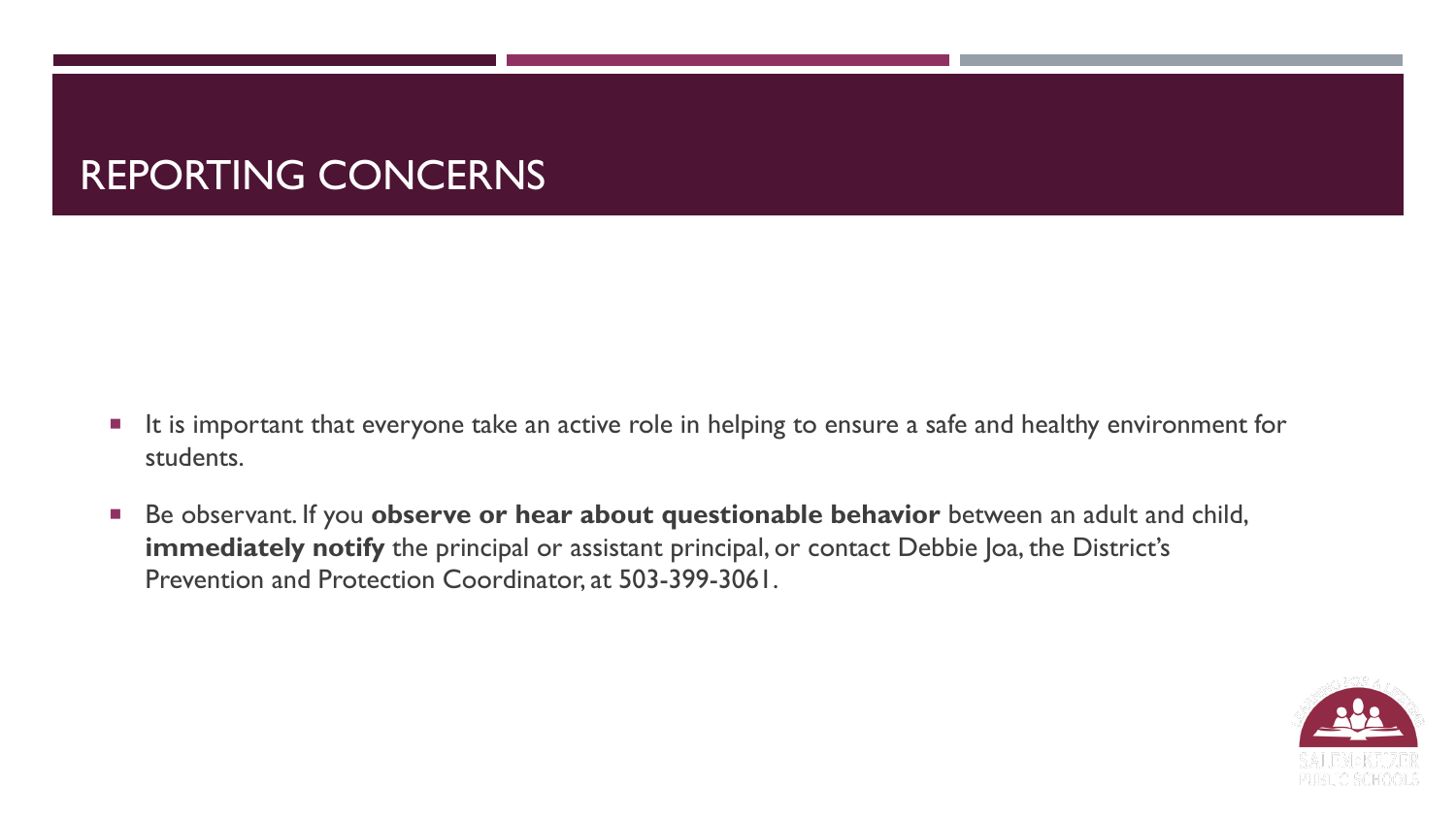### ADDITIONAL INFORMATION

**For more information regarding appropriate adult-student boundaries, talk with the school administrator or contact:** 

Debbie Joa, Prevention and Protection Coordinator

503-399-3061

joa debbie@salkeiz.k12.or.us

Maintaining Appropriate Staff-Student Boundaries (Guidance for Staff):

[https://mk0salkeizk12or7kyfk.kinstacdn.com/wp-content/uploads/QAM-docs/PAP-W006-Maintaining-Appropriate-Student-](https://mk0salkeizk12or7kyfk.kinstacdn.com/wp-content/uploads/QAM-docs/PAP-W006-Maintaining-Appropriate-Student-Boundaries.pdf)<br>Boundaries.pdf

**Guide to Staff-Student Interaction (Information for Parents/Guardians):** 

<https://mk0salkeizk12or7kyfk.kinstacdn.com/wp-content/uploads/2018/01/HUM-W039-Staff-and-Student-Interactions.pdf>

Volunteers: Maintaining Appropriate Boundaries:

<https://mk0salkeizk12or7kyfk.kinstacdn.com/wp-content/uploads/2017/06/pap-w016.pdf>